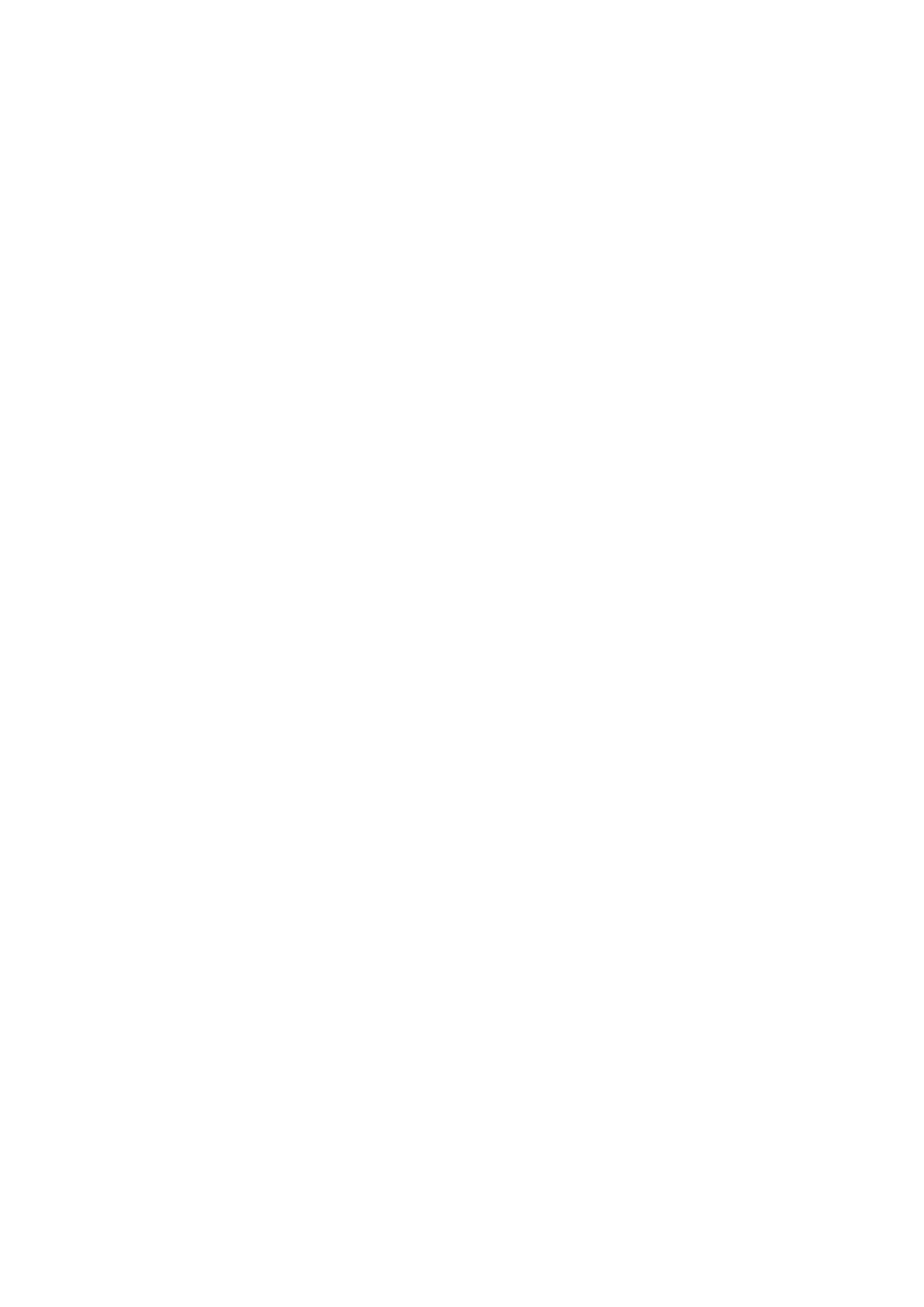

# **POLICY: SAFEGUARDING**

All reference to 'we', 'our' or 'us' in this Policy should be read as meaning Sandbourne Housing Association.

### **1. Purpose and aim of the Policy**

- 1.1 Safeguarding is a term used in the United Kingdom to denote measures to protect the health, well-being and human rights of individuals, which allow people, especially children, young people and vulnerable adults, to live free from abuse, harm and neglect.
- 1.2 We recognise the serious effect of abuse upon vulnerable people. We have a duty to protect our tenants and visiting children from any form of abuse and to ensure that all allegations of abuse are properly recorded and investigated.
- 1.3 The aim of this Policy is to keep vulnerable people safe from abuse while they are our tenants or otherwise in receipt of our services. We also recognise the need to protect children from abuse when visiting our schemes. We will keep in place appropriate procedures for preventing, recognising, and reporting abuse where it occurs, or is suspected.

## **2. Under the Care Act 2014 – What is abuse?**

- 2.1 Abuse is the violation of an individual's human and civil rights by any other person or persons. Abuse is regarded as "a single or repeated act or lack of appropriate action occurring within any relationship where there is an expectation of trust, which causes harm or distress". Abuse can also take the form of financial exploitation or intentional or unintentional neglect by a support provider. Abusers might be relatives, friends, neighbours, care workers, volunteers, or staff of any organisation that might have a legitimate reason to have contact with our tenants as well as strangers and people who deliberately seek to abuse vulnerable people.
- 2.2 For staff to prevent and respond to abuse they need to understand the particular types of possible abuse and the associated risks that can arise.
- 2.3 Abuse and the risks of abuse can include:
- 2.3.1 physical injury, whether accidental, self-inflicted or caused by the violence of others;
- 2.3.2 self-neglect or neglect by others leading to the impairment of health either acute or long-term;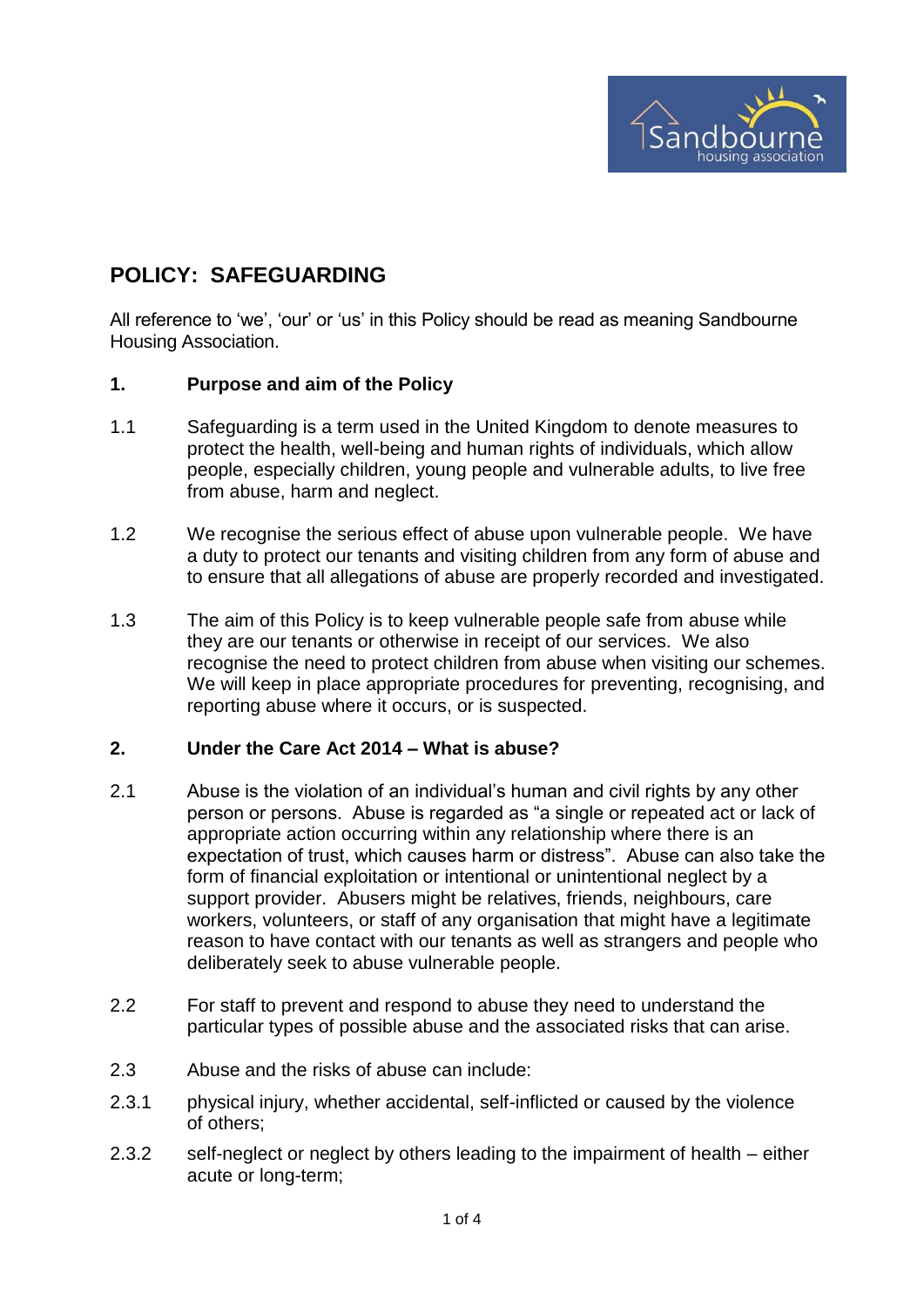- 2.3.3 excessive and/or unwarranted restriction of freedom;
- 2.3.4 danger to health resulting from a very poor living environment;
- 2.3.5 sexual abuse;
- 2.3.6 financial and material exploitation;
- 2.3.7 risk arising from living in close contact with a person charged with or convicted of an offence involving the abuse of a vulnerable adult or child;
- 2.3.8 risk arising from the misuse of drugs and alcohol;
- 2.3.9 racial abuse;
- 2.3.10 domestic violence.
- 2.4 We have a corporate commitment to deal with all forms of abuse and are committed to applying the principle of equality to all vulnerable adults and young people visiting our schemes. Protection from abuse forms an integral part of our risk management process.
- 2.5 We will:
- 2.5.1 give high priority to situations of alleged abuse and respond promptly to allegations of abuse by raising a safeguarding concern with the appropriate authority and requesting assistance from other agencies
- 2.5.2 within our remit, meet the needs of individuals while recognising the rights of privacy, dignity, cultural differences, choice and independence
- 2.5.3 act in a way that helps vulnerable people make their own decisions based on an awareness of the choices available
- 2.5.4 be committed to sign post individuals to where they may seek support, as well as seek assistance from, other organisations working with vulnerable people
- 2.5.5 ensure that there are procedures in place to prevent staff from personal benefit when working with vulnerable people
- 2.5.6 ensure that staff understand their professional boundaries
- 2.5.7 train our staff to recognise the ways in which abuse can occur and how to respond to it.
- 2.6 All staff members will be required to uphold the safety and protection of the tenants with whom they work. We will ensure that our staff receive full support when dealing with cases of suspected or actual abuse.
- 2.7 Our contractual arrangements with providers of services to our tenants will include a requirement to work within the intents of our policy and procedures and to report concerns about abuse or mistreatment. The Policy will also be reflected in our Code of Conduct for maintenance contractors.
- 2.8 We will ensure that our recruitment and selection procedures take account of the need to protect vulnerable adults and young people. All permanent and temporary staff appointments that have significant direct face-to-face contact with applicants or tenants are made subject to satisfactory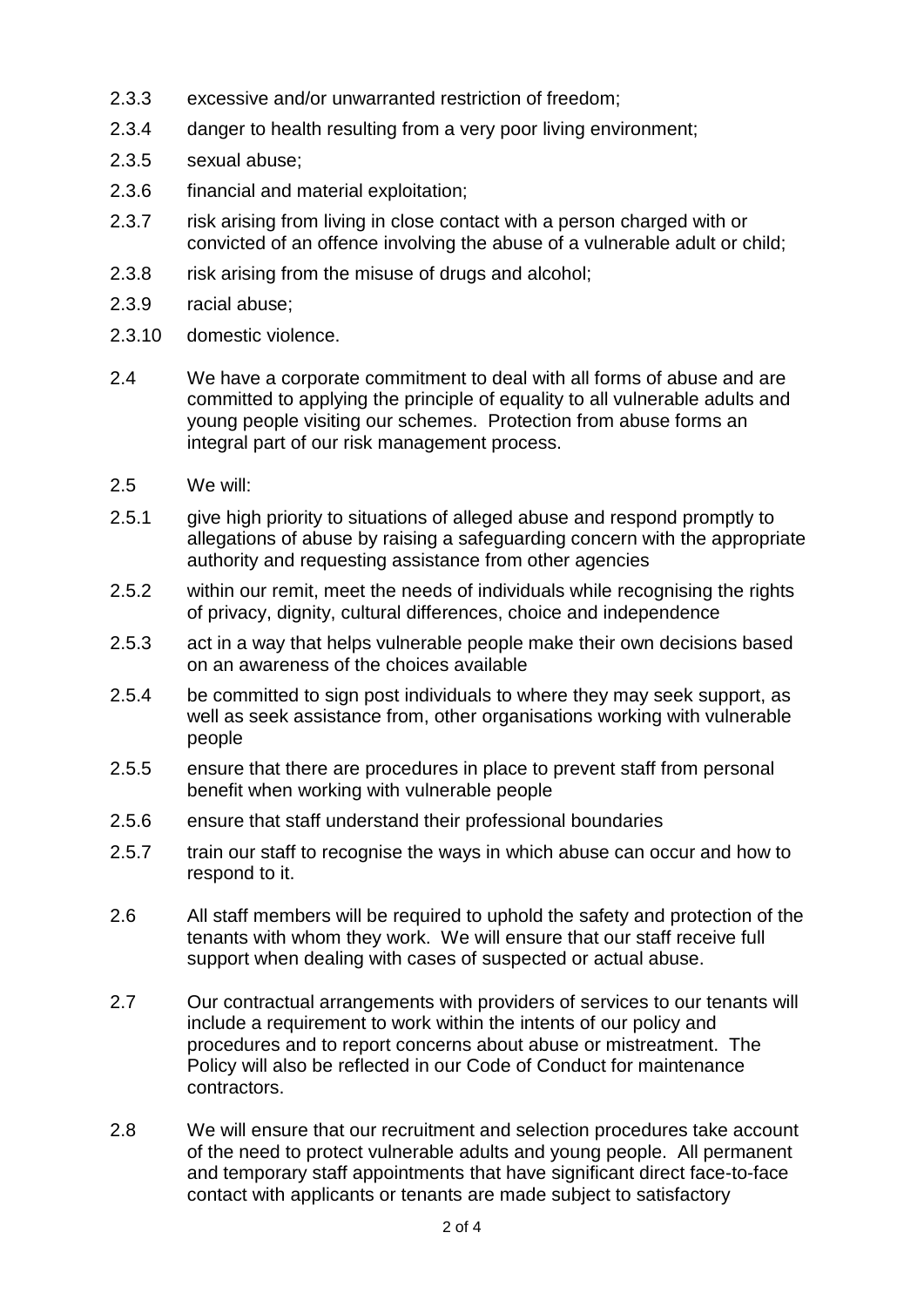Disclosure and Barring Service (DBS) checks. These are updated, at a minimum, triennially.

2.9 We will work with statutory agencies when dealing with cases of suspected or actual abuse and, where requested, will contribute to the development and implementation of local protocols.

## **3. If abuse is reported or suspected**

- 3.1 We will maintain and review procedures for the prevention of abuse and for protection and procedures to be followed when it is suspected that abuse has taken place.
- 3.2 If we become aware of abuse, or a suspicion of abuse, we will support the people affected. In each case, we will raise a safeguarding concern with the appropriate authority.
- 3.3 We are aware that the seriousness or extent of abuse is often not clear when anxiety is first expressed. It is important, therefore, when considering the appropriateness of intervention that our staff approach reports of incidents or allegations with an open mind. In determining how serious or extensive abuse must be to justify intervention we will take care to include not only ill treatment (including sexual abuse and forms of ill treatment which are not physical), but also the impairment of, or an avoidable deterioration in, physical or mental health; and the impairment of physical, intellectual, emotional, social or behavioural development of the victim.
- 3.4 There are six principles of Adult Safeguarding and Care:
- 3.4.1 Empowerment
- 3.4.2 Protection
- 3.4.3 Prevention
- 3.4.4 Proportionality
- 3.4.5 Partnership
- 3.4.6 Accountability
- 3.5 We will raise the issue of safeguarding with our residents on a regular basis, which is currently via each quarterly edition of our newsletter.

### **4. Children visiting our schemes**

- 4.1 We treat seriously the issue of protecting children from abuse, however rare or unlikely it is to occur. Children do visit relatives in our housing schemes and may also take part in organised social events, paper rounds or, as part of a school group, carol singing. We wish to encourage tenants to have visitors including children, and in applying this policy the following principles will be applied:
- 4.1.1 the welfare of children visiting our schemes is paramount